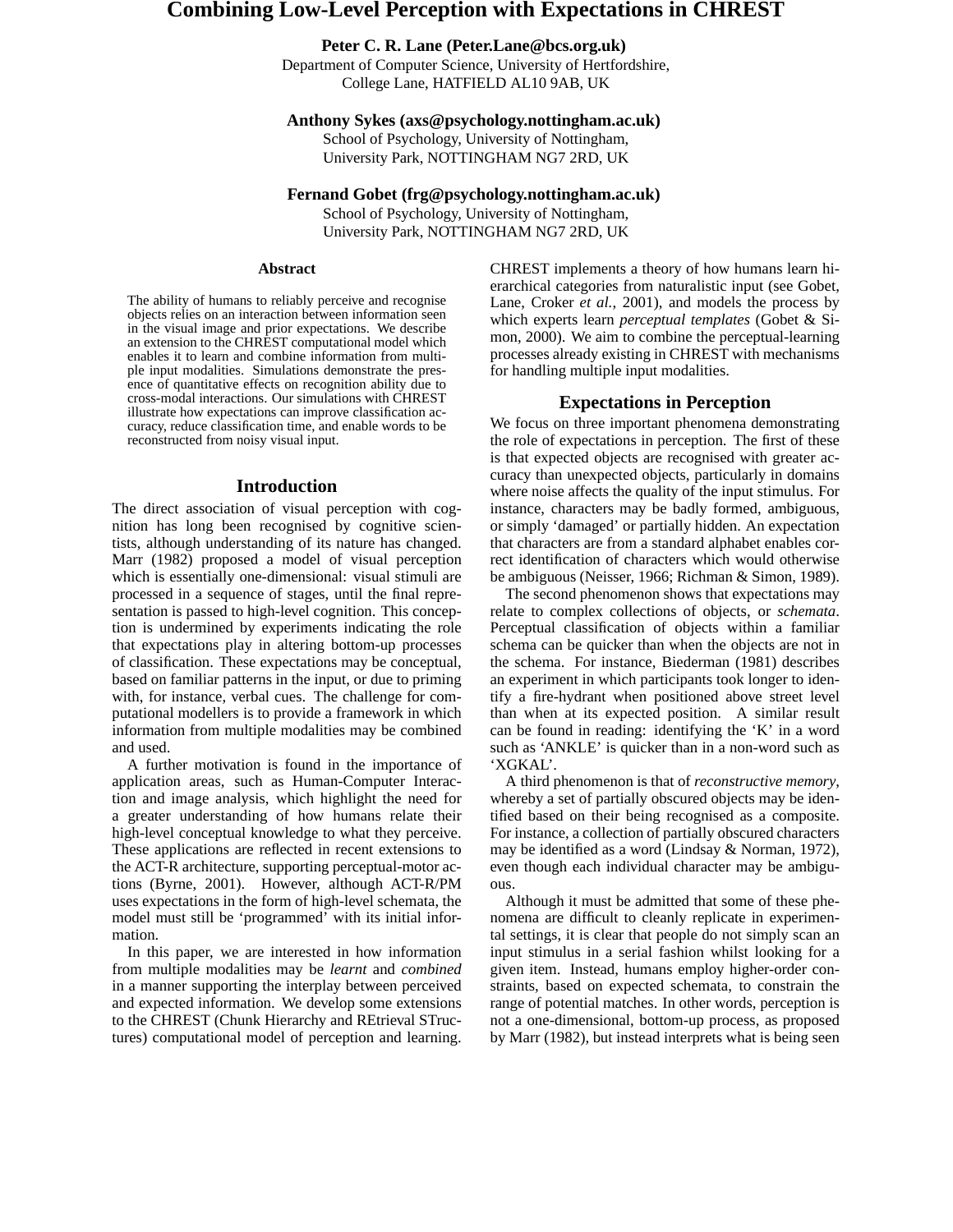

Figure 1: The CHREST Model

in the light of what is currently expected. We now describe some extensions to the CHREST computational model which support such interactions.

# **The CHREST Model of Learning**

Figure 1 illustrates the three main components of CHREST, which are: mechanisms for interacting with the external world; multiple short-term memories (STMs), to hold information from different input modalities; and a long-term memory (LTM), where information is held within a discrimination structure known as a *chunking network*.

CHREST's interface with the external world can include a variety of input/output mechanisms. In this paper, we use two input modalities: visual, and verbal. For visual input, we use patterns consisting of stylised characters, which may be presented to the model in a sequence. For the verbal input, we use a simple character input, representing a single input entity. As with visual input, verbal input can occur in sequence. Thus, CHREST may be presented with words, in the form of a sequence of characters, either via a visual input, or via a verbal input, or through both simultaneously.

Each STM contains pointers to information held in LTM, and its contents vary as the model carries out learning and searching operations. In this paper, CHREST is given two STMs, one for information relating to the visual input, and one for the verbal input. The STMs are important in learning as they support the construction of links between information, as explained below.

CHREST uses a *chunking network* in its LTM to store learnt information. A chunking network consists of a collection of nodes, with each node holding a learnt pattern (or *chunk*) in its *image*. Nodes are primarily interconnected with *test links*, which impose a discrimination structure on LTM. Beginning from the root node, a given input pattern is sorted to a node with a matching image by following those test links whose tests match the input pattern. When the pattern cannot be sorted any further, then the node is pushed onto the appropriate STM.

Apart from test links, chunking networks also support associations between nodes from disparate parts of the network. These associations are made with lateral links, two of which are:

- **naming links** A node representing visual information is *named* by linking it with a node representing verbal information.
- **sequence links** A node is linked to a second *of the same modality*, to indicate that the first is followed by the second *in sequence*.

The CHREST model, like its predecessor, EPAM (Elementary Perceiver and Memorizer: Feigenbaum & Simon, 1984), has proven successful in modelling a wide range of cognitive phenomena, including: chess expertise (e.g. see de Groot & Gobet, 1996; Gobet & Simon, 2000), diagrammatic reasoning (Lane, Cheng & Gobet, 2001), and language learning (e.g. see Freudenthal, Pine & Gobet, 2002). More details and references for CHREST can be found at: http://homepages.feis.herts.ac.uk/˜ comqpcl/chrest/

## **Learning Multiple Input Modalities**

As mentioned above, we provide CHREST with two input modalities, visual and verbal. In this section, we define the input patterns and describe how CHREST learns from two modalities, separately and in combination.

# **Example Data**

We use one form of visual input, a stylised character, and one form of verbal input, consisting of character names. The verbal input can be used as a *name* for the visual input. Thus, the string "A" presented on the verbal input would be used to name the visual pattern for a character  $A$ .

Our design for the visual input is motivated by three factors. First, a symbolic form of input is preferred for ease of implementation. Second, the individual characters should be arrangeable in a sequential array, so the model can learn that certain characters usually appear in a given sequence. Third, the representation should support noisy or occluded (hidden) inputs in a controlled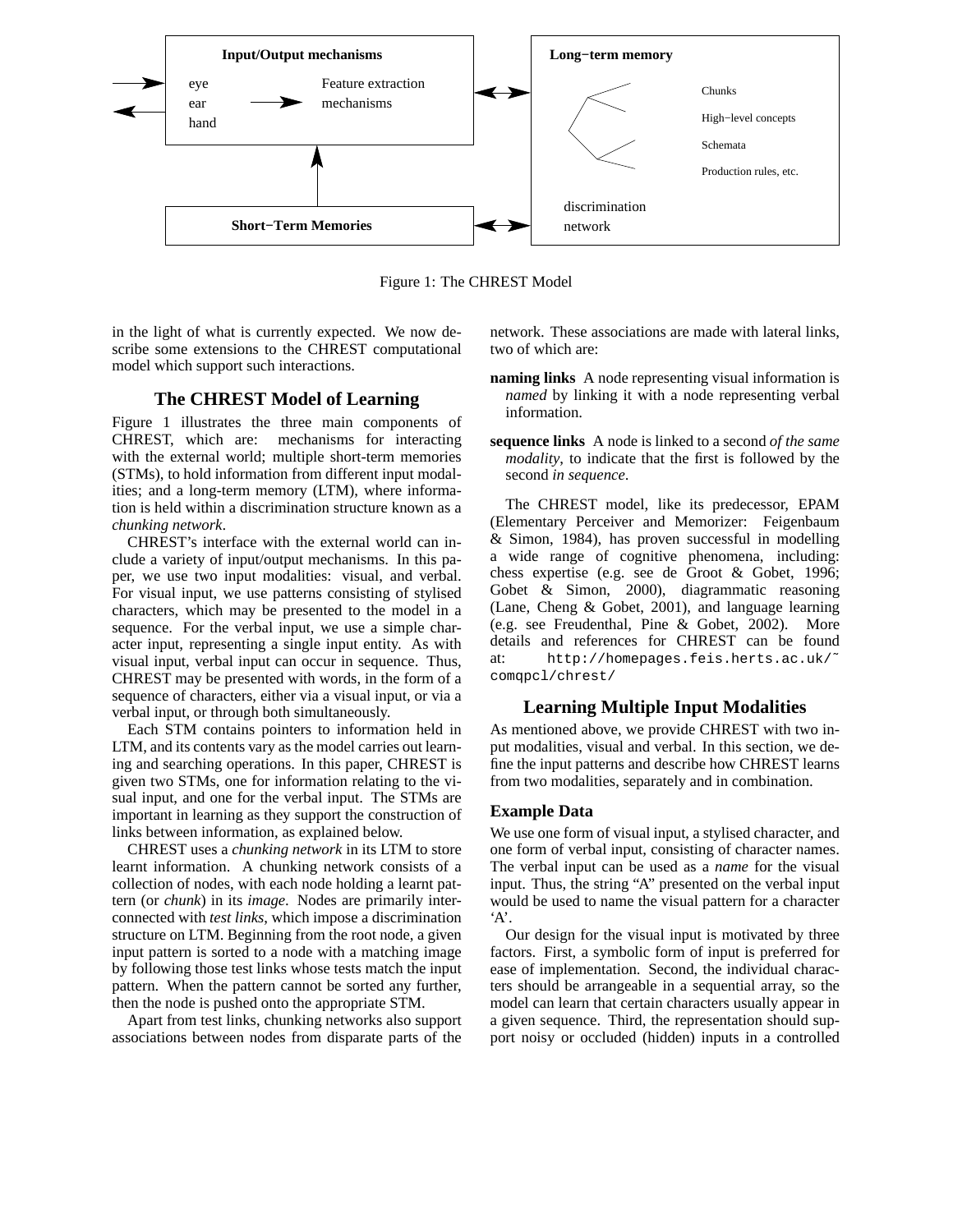

Figure 2: The Visual Input: (a) shows the 15 segments, which may be set/unset/occluded, (b) shows a complete character 'A', and a partially occluded character 'E'.

manner. Thus, we implement the visual input as a set of 15 segments, arranged as shown in Figure 2(a). Each segment may be either set, unset, or occluded. Figure 2(b) shows the settings for one complete and one partially occluded character.

The *verbal input* to the model is a simple string or character object, representing the character's name. For simplicity, we assume that the verbal input to the model is free of noise.

## **Learning Patterns and Sequences**

Learning occurs after a pattern has been sorted down the test links in the chunking network. A single LTM structure is used, and it is assumed that patterns from different modalities can never match. Hence, when a visual pattern is sorted through LTM, it can only follow test links representing visual patterns; retrieved nodes are always of the same modality as the input pattern.

One of two learning processes can occur, depending upon the match between the image at the node reached and the input pattern. First, if the node image matches the input pattern (i.e. the input pattern is a superset of the current node image), then extra information is added to the node image, in a process known as *familiarisation*. (If the node image *equals* the input pattern, then no extra information will be added.) Second, if the node image mismatches (i.e. the input pattern disagrees with the current node image), then an extra child node is added to the current node in a process known as *discrimination*. This child node is linked with a test for the mismatching feature, and, initially, its image is empty. Further presentation of the same input pattern would lead to the node image being completed through a process of familiarisation. (Further details of these learning mechanisms may be found in the EPAM/CHREST literature, e.g. see Gobet *et al.*, 2001.) Whether learning occurs through familiarisation or discrimination, the trained node is pushed onto the appropriate STM.

Input patterns from both modalities are learnt in the same manner, with only the criteria for matching varying. For the visual input, two patterns will *match* if the collection of set/unset segments is the same. The familiarisation process involves setting the value of any segment whose value is unknown in the node's image to the value of the input pattern. Discrimination occurs when the node image and the input pattern disagree on the value for one or more segments. One of the mismatching segments is used to create the test leading to a new child node.

A similar process occursfor the verbal patterns, except that two verbal patterns containing different values can never match. The discrimination tree for verbal patterns is thus shallow, with discrimination occurring only at the root node.

Sequences are represented within the chunking network by connecting those nodes whose images occur consecutively. A sequence link is formed between two nodes when: firstly, they are present in the *same* STM at the same time, and secondly, their images represent patterns which were presented *consecutively*. A check for the formation of sequence links is triggered whenever a node is added to STM. During retrieval, CHREST can use the sequence link to *predict* the node most likely to appear next. Sequence links are formed only between nodes which are present in an STM. Any node may have multiple sequence links reflecting, in our example, that any character may be within many words.

## **Creating Cross-Modal Links**

In order to utilise interactions between the two modalities, CHREST must form links between nodes from *different* modalities. This is achieved through a simple extension of the process by which sequence links are formed, leading to the creation of *naming links*. A naming link is formed between two nodes when: firstly, they are present in *different* STMs at the same time, and secondly, their images represent patterns which were presented *simultaneously*. A check for the formation of naming links is made whenever a node is added to either STM. Figure 3 illustrates the process.

#### **Using the Cross-Modal Links**

#### **Naming**

Cross-modal links can be used to name an input visual pattern. The process is applied after sorting the visual pattern through LTM. If the node retrieved has a naming link, then the associated verbal pattern is output by the model: the model thus 'names' the input visual pattern. Using this mechanism, it is possible to train CHREST on a succession of characters, and then request the model to name a succession of new characters; the model's success rate is its classification accuracy.

#### **Priming**

The model can be 'primed' to recognise a given visual pattern by presenting its name on the verbal input. Sorting the verbal pattern through LTM, CHREST will locate a node and place this node into its verbal STM. If this node has a naming link, then the linked node is used to prime the model.

The priming mechanism uses this linked node as follows. When a visual pattern is presented, it is first compared to the image in the linked node. If it matches to within a given tolerance, then the primed node is returned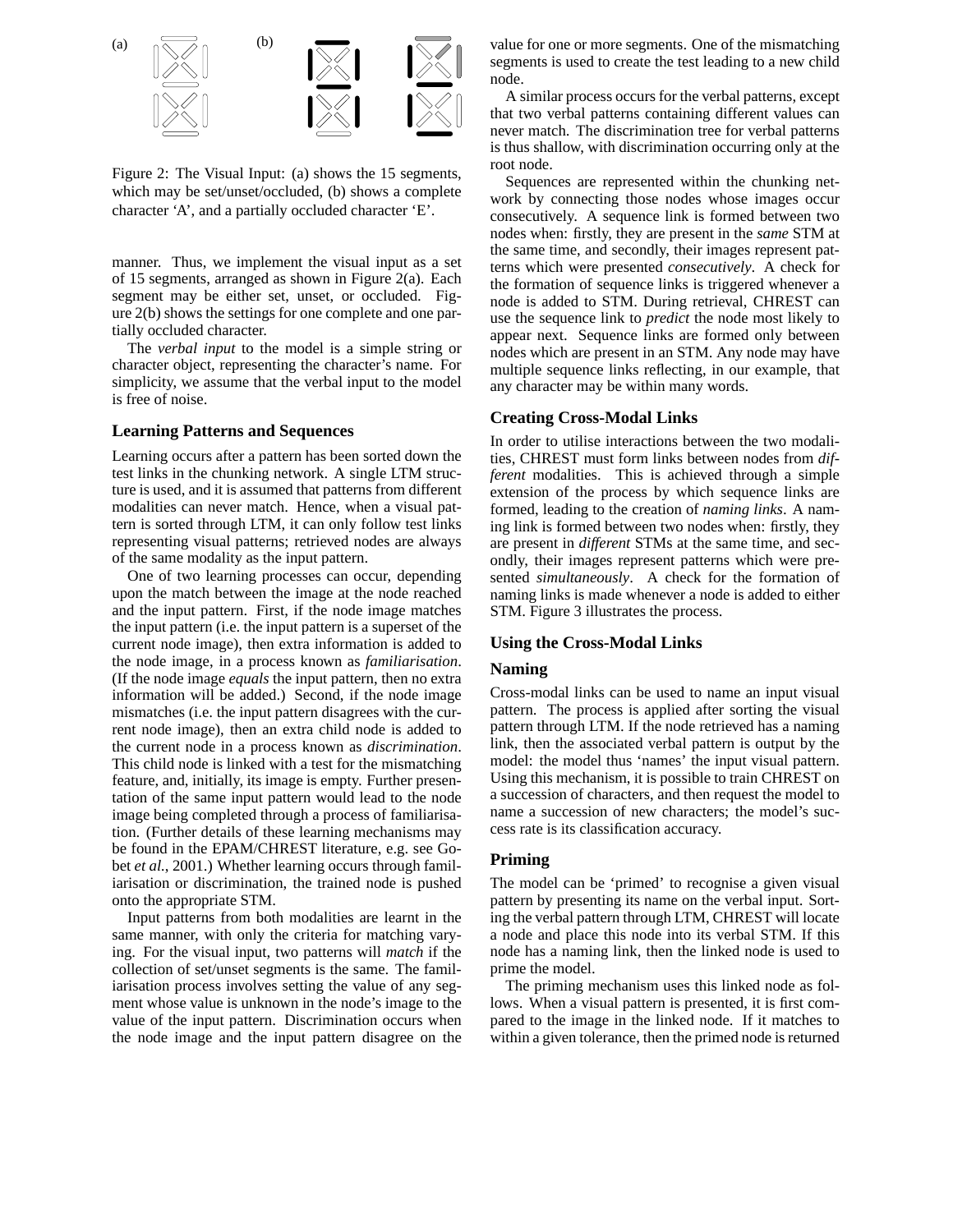

Figure 3: Learning a 'naming link' across two modalities. (1) The visual pattern is sorted through LTM, and a pointer to the node retrieved placed into visual STM. (2) The verbal pattern is sorted through LTM, and a pointer to the node retrieved placed into verbal STM. (3) A 'naming link' is formed between the two nodes at the top of the STMs.

as the matching node. This priming process can allow the model to successfully match input patterns even though they would not have been retrieved during the usual sorting process.

# **Expecting Sequences**

In a similar way to priming with a verbal input, sequence links can be used to prime the model to expect a pattern of the same input modality. Thus, if a node for the visual pattern 'T' is retrieved, and it is linked with a sequence link to a node for the visual pattern 'H', then the model will expect the character 'H' to appear next on the input. The priming mechanism described above applies equally to nodes linked through sequence links.

## **Simulations**

We perform three sets of simulations. First, we explore the accuracy with which CHREST can classify characters with increasing amounts of noise. Second, we consider the speed with which characters are visually recognised, comparing the speed of 'pure' bottom-up recognition with that of top-down, expectation-driven recognition. Third, we consider how the use of two modalities enables CHREST to disentangle very noisy data when attempting to satisfy high-level constraints.

#### **Accuracy of Classification**

Our input data consists of the standard 26 characters, each represented both visually and verbally. We first train CHREST fully on this input data, so that it accurately classifies all 26 of the original characters. We then explore the impact of two kinds of noise, in two separate simulations. The first simulation explores the effect of randomly occluding segments within each character, thus making the state indeterminate. The second instead randomly reverses the state of any segment in the character. The likelihood of a segment's state being changed is varied from 0.0 to 1.0 in steps of 0.1.

To remove any bias in the precise ordering of characters presented to the model, we train 10 CHREST models, each with a different random order of the original 26 characters. Also, we create 10 datasets based on randomising the visual patterns with the appropriate type of noise. The classification ability of the models is computed in two forms:

- **bottom-up** Only the visual input is used by the model in searching its LTM. Noise affects classification accuracy by preventing the correct discriminatory tests being made. (We call this 'unprimed' classification.)
- **top-down** The verbal input is used to 'prime' the model with the expected character. A match is made if the primed character matches the input to within a given tolerance: results are given for 6.7% (1/15 segments matching), 20% (3/15) and 46.7% (7/15).

Figure 4 indicates the average performance of the models in the first simulation, where segments may be randomly occluded. As some segment states are unknown, CHREST will fail to sort the visual pattern past certain tests, hence returning an incorrect classification. However, the use of priming with an expected character significantly improves classification ability. When the amount of noise exceeds 50%, then classification accuracy decreases rapidly. A similar advantage is seen in the second simulation; refer to Figure 5.

## **Speed of Classification**

In this simulation, we explore the speed with which classification occurs when characters appear in isolation (unprimed), or instead appear within words (primed). We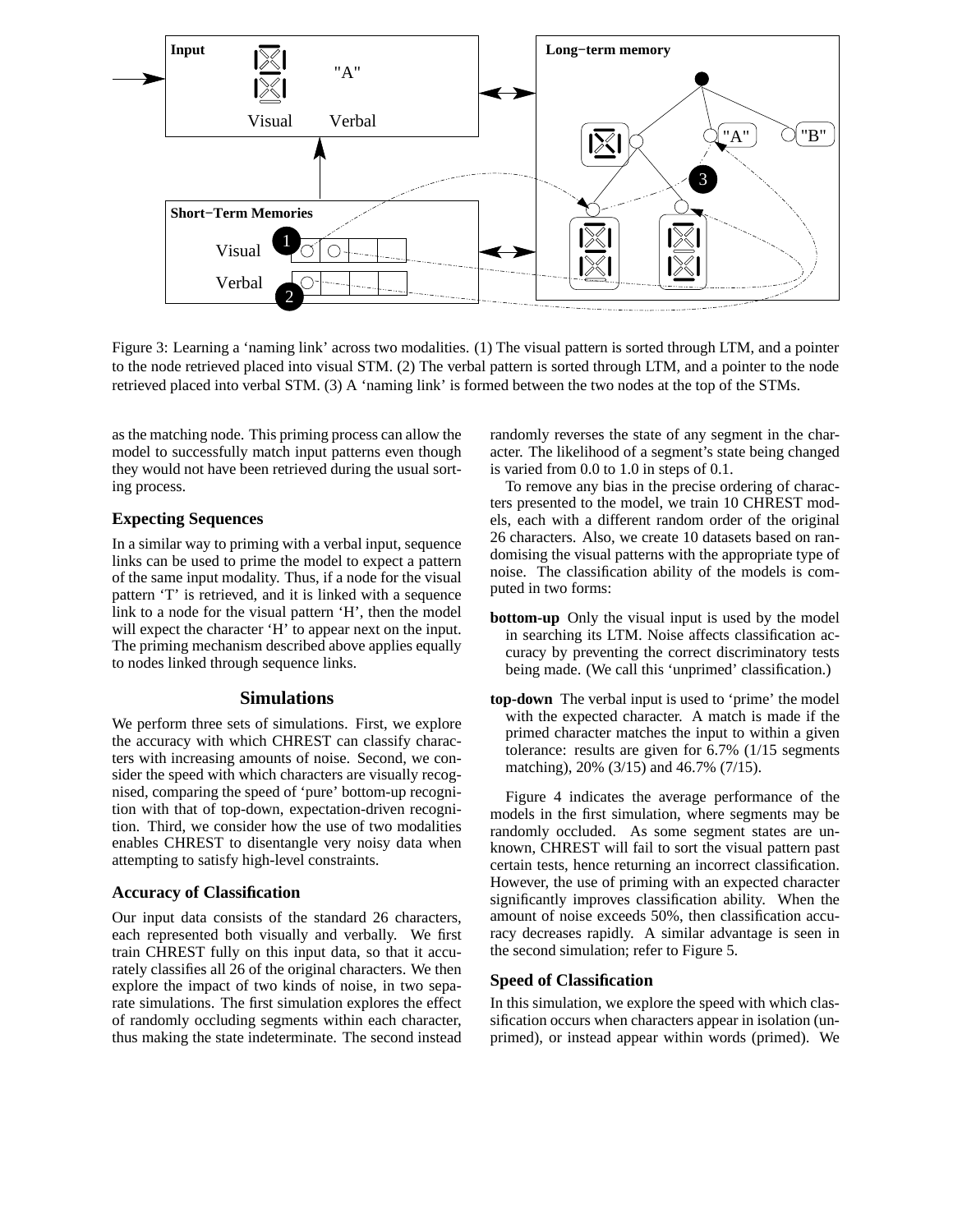

Figure 4: Classification Accuracy vs Noise: Occlusion



Figure 5: Classification Accuracy vs Noise: Reversal

define the *speed* of classification by counting the number of pattern matches made by the model when searching its LTM. For input, we use a set of ten 5-character words. The model is trained so that it forms sequence links between the nodes in its LTM representing the individual characters.

**Time to recognise characters** First, we compare the number of pattern matches required by the model to recognise each of a sequence of characters. 50 models were trained, each with the word-list sorted in a different random order. Table 1 shows the average time,  $\mu$ , and standard deviation,  $\sigma$ , required when attempting to recognise the characters in isolation (unprimed) as opposed to recognising them when forming part of a word (primed). There is a significant reduction in the required searching time when the model is primed. The use of an expected schema to predict the characters appearing in the visual input significantly reduces classification time.

**Time to find a given character** Second, we consider the time required to find a given character within a se-

|          | u   |       |
|----------|-----|-------|
| unprimed | 2.8 | - ( ) |
| primed   | IА  | 0.8   |

Table 1: Average number of pattern matches.



Figure 6: Relative Classification Time by Position

quence of characters. The time required depends on the position of the character within the word, as the previous characters must first be searched. Figure 6 shows the amount of time required to identify a given character in each position: priming means that CHREST identifies and uses a word schema to assist in finding the character, the unprimed timings measure when CHREST treats each character distinctly from its neighbours. CHREST is quicker to locate a character when using a schema, and this advantage increases with character position.

#### **Reconstructive Memory**

If the visual input given to a model is such that every character is ambiguous, the only way to attempt a classification is to consider potential schemata which match every character in the scene. For instance, Figure 8 shows three characters, each badly occluded: the first character could be 'A' or 'H', the second 'R' or 'K', and the third 'E' or 'F'. From prior familiarity with likely sequences of characters, a viewer may be expected to retrieve the word 'ARE' as the likely interpretation of the scene.

We explore CHREST's ability to reconstruct scenes by training CHREST on the standard 26 characters, in isolation. Next, we train CHREST to recognise words using *the verbal input only*. Thus, CHREST's LTM has sequence links *only* within nodes representing verbal patterns. We then provide sequences of damaged characters, visually. The matching process proceeds as follows: in turn, we prime the visual matching process with the named nodes from the LTM's verbal knowledge. When a match is made to the visual pattern, the *sequence links* in the verbal nodes are used to further prime the